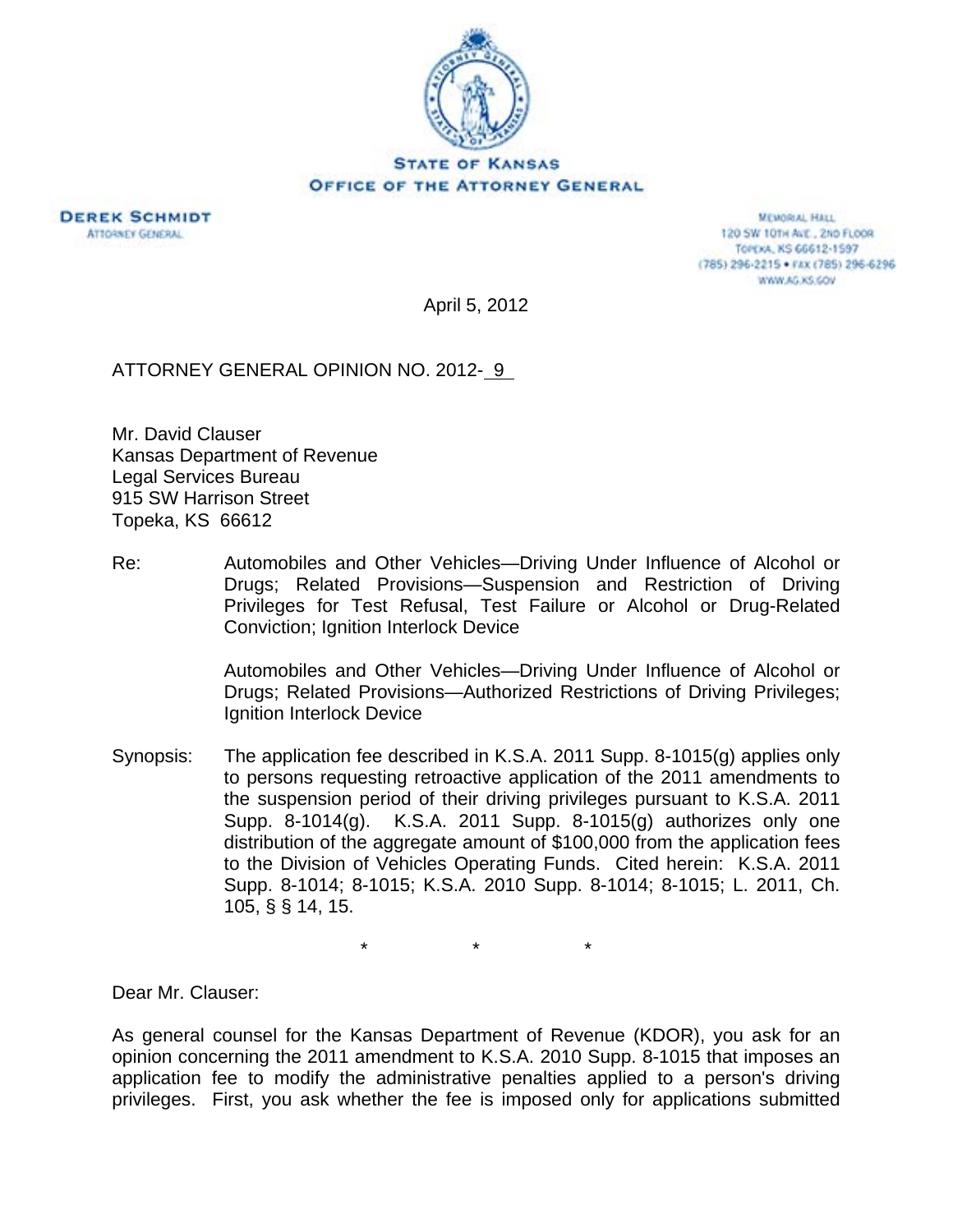under subsection (g) of K.S.A. 2011 Supp. 8-1015 or whether the fee can also be imposed for applications submitted under subsection (a)(1) of K.S.A. 2011 Supp. 8- 1015. Your other question is whether the distribution of the aggregate amount of \$100,000 from the application fees to KDOR, Division of Vehicles Operating Funds, occurs once or annually pursuant to K.S.A. 2011 Supp. 8-1015(g).

Our analysis follows the rules of statutory interpretation employed by courts. The fundamental rule of statutory interpretation is that the intent of the legislature governs if that intent can be ascertained.<sup>1</sup> The first step to ascertain legislative intent is through the language of the statutory scheme enacted.<sup>2</sup> When a statute is plain and unambiguous, we neither speculate as to the legislative intent behind it nor read into the statute something not readily found in it. $3$  The provisions of an act should be considered *in pari materia*, rather than as isolated parts, with a view of reconciling and bringing the provisions into a workable harmony if possible. $4$  Because the 2011 act amended K.S.A. 2010 Supp. 8-1014 and 8-1015, $^5$  we review both statutes.

Subsections (a), (b), and (c) of K.S.A. 2011 Supp. 8-1014 govern the administrative penalties applied to the driving privileges of persons who refuse to submit to a test for determining the presence of alcohol or drugs, fail such test, or have an alcohol or drug related conviction in Kansas. In general, the person's driving privileges are suspended for one year; that suspension period is followed with a restriction of driving a vehicle equipped with an ignition interlock device for one, two, three, four or ten years. The length of the restriction is dependent upon the number of prior test refusals, test failures, alcohol or drug convictions in Kansas, and the test results of the person's blood or breath alcohol concentration.<sup>6</sup>

Pertinent to your inquiry are the 2011 amendments authorizing modification of the oneyear suspension period. One such modification applies to suspensions imposed under the current law.

K.S.A. 2011 Supp. 8-1015(a)(1) states:

Whenever a person's driving privileges have been suspended for one year as provided in subsection (a), (b) or (c) of K.S.A. 8-1014, and amendments thereto, after 45 days of such suspension, such person may apply to the division for such person's driving privileges to be restricted for the remainder of the one-year suspension period to driving only a motor

l <sup>1</sup> State v. Comprehensive Health of Planned Parenthood, 291 Kan. 322, 357 (2010).<br><sup>2</sup> *Id.* 3 *Id.* 3 *Id.* 3 *Id.* 3 *Id.* 3 *Id.* 4 *Southwestern Bell Tel. Co. v. Beachner Constr. Co., 289 Kan. 1262, 1270 (2009).* 

 $5$  L. 2011, Ch. 105, § § 14 and 15.

 $6$  K.S.A. 2011 Supp. 8-1014(a)(1)-(5), (b)(1)(B)-(E), and (c)(2). Two exceptions are K.S.A. 2011 Supp. 8-1014(b)(1)(A) (first failure of alcohol or drug test or first alcohol or drug conviction in Kansas and test result less than .15) and (c)(1) (under 21 years of age, first failure of alcohol or drug test or first alcohol or drug conviction in Kansas, and test result less than .15).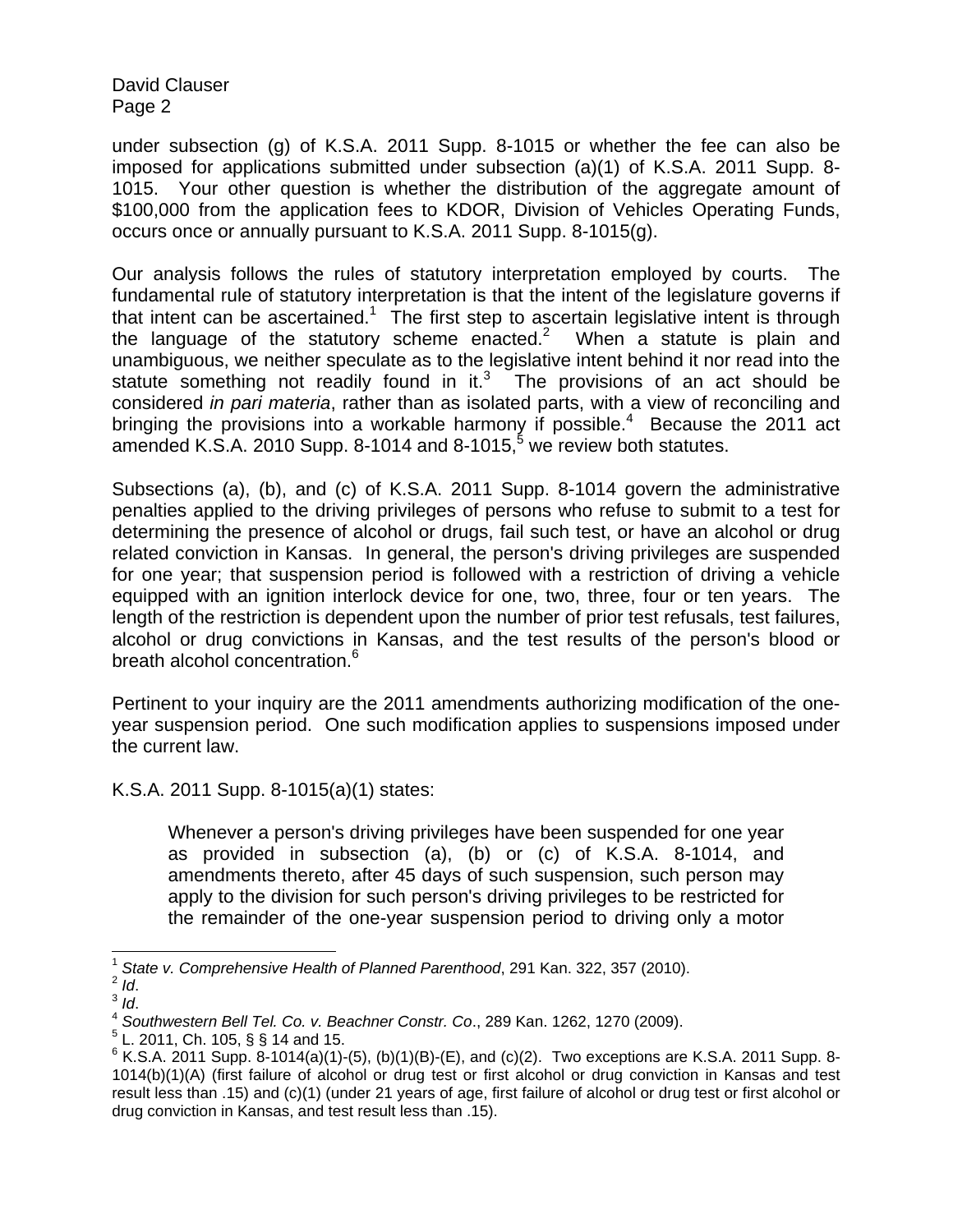> vehicle equipped with an ignition interlock device and only for the purposes of getting to and from: Work, school or an alcohol treatment program; and the ignition interlock provider for maintenance and downloading of data from the device.

The other 2011 amendments authorizing modification of driving privileges apply to suspensions imposed under the prior law. Although you reference only K.S.A. 2011 Supp. 8-1015(g), the retroactive provision also is in K.S.A. 2011 Supp. 8-1014(g).

K.S.A. 2011 Supp. 8-1014(g) states:

The provisions of subsections (a), (b) and (c), as amended by this act, may be applied retroactively only if requested by a person who has had such person's driving privileges suspended or restricted pursuant to subsection (a), (b) or (c) prior to such amendment. Such person may apply to the division to have the penalties applied retroactively, as provided under subsection (f) [(g)] of K.S.A. 8-1015, and amendments thereto.'

The relevant part of K.S.A. 2011 Supp. 8-1015(g) states:

Any person who has had the person's driving privileges suspended or restricted pursuant to subsection (a), (b) or (c) of K.S.A. 8-1014, prior to the amendments by this act, may apply to the division to have the suspension and restriction penalties modified in conformity with the provisions of subsection (a), (b) or (c) of K.S.A. 8-1014, and amendments thereto. The division shall assess an application fee of \$100 for a person to apply to modify the suspension and restriction penalties previously issued. . . . The application fee established in this section shall be the only fee collected or moneys in the nature of a fee collected for such application. Such fee shall only be established by an act of the legislature and no other authority is established by law or otherwise to collect a fee. The division shall modify the suspension and restriction penalties, unless such person's driving privileges have been restricted, suspended, revoked or disqualified pursuant to another action by the division or a court.

Your first question is whether the application fee described in K.S.A. 2011 Supp. 8- 1015(g) is required for modifications sought only under subsection (g) of K.S.A. 2011 Supp. 8-1014 or for modifications sought under either subsection (a)(1) of K.S.A. 2011Supp. 8-1015 or subsection (g) of K.S.A. 2011 Supp. 8-1014.

When the provisions in K.S.A. 2011 Supp. 8-1014(g) and K.S.A. 2011 Supp. 8-1015(g) are construed *in pari materia*, it is clear the fee applies to applications seeking

 7 It appears the citation in brackets is to correct a typographical error in the act. *See* L. 2011, Ch. 105, § 14(g) and § 15(f), (g).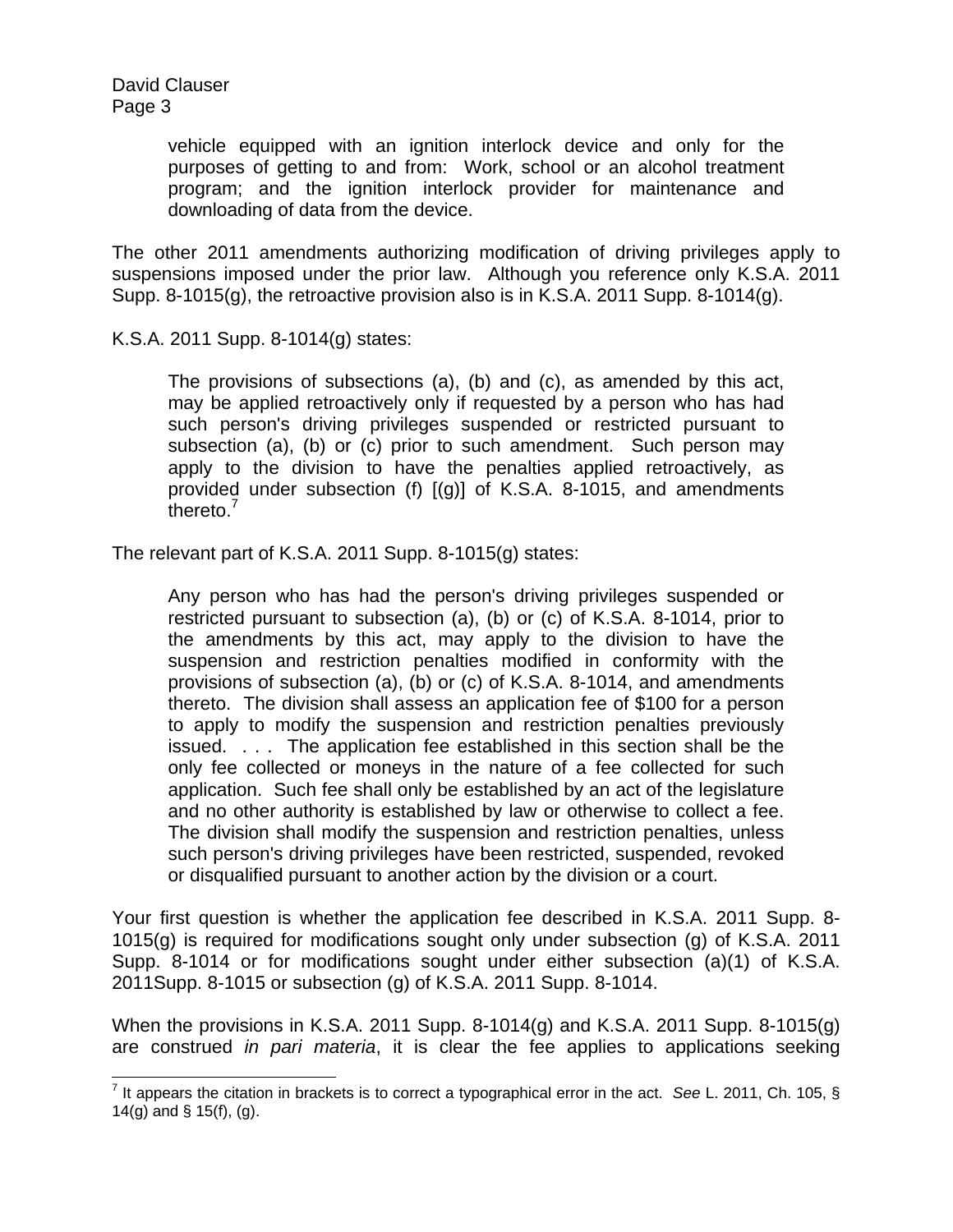retroactive application of the 2011 amendments. K.S.A. 2011 Supp. 8-1014(g) expressly references K.S.A. 2011 Supp. 8-1015(g) as the procedure for requesting retroactive application of the 2011 amendments. By contrast, K.S.A. 2011 Supp. 8- 1015(a)(1) does not reference K.S.A. 2011 Supp. 8-1015(g) as the procedure for requesting a restriction after 45 days of the suspension period have expired or refer to an application fee.

We need not speculate about the legislative intent as the language in K.S.A. 2011 Supp. 8-1015(a)(1) is plain and unambiguous. To apply the fee in K.S.A. 2011 Supp. 8- 1015(g) to applications submitted under K.S.A. 2011 Supp. 8-1015(a)(1) requires that we add language either referencing the procedure in K.S.A. 2011 Supp. 8-1015(g) or an application fee.

Based upon the above analysis, our opinion is the application fee in K.S.A. 2011 Supp. 8-1015(g) applies only to persons requesting retroactive application of the 2011 amendments to the suspension of their driving privileges pursuant to K.S.A. 2011 Supp. 8-1014(g). The application fee in K.S.A. 2011 Supp. 8-1015(g) does not apply to persons requesting the one-year suspension period be shortened pursuant to K.S.A. 2011 Supp. 8-1015(a)(1).

Your second question regarding the distribution of the application fee pertains to the remaining language of K.S.A. 2011 Supp. 8-1015(g). In pertinent part, it states:

The division shall remit all application fees to the state treasurer in accordance with the provisions of K.S.A. 75-4215, and amendments thereto. Upon receipt of such remittance, the state treasurer shall deposit the entire amount in the state treasury and shall credit such moneys to the division of vehicles operating fund until an aggregate amount of \$100,000 is credited to the division of vehicles operating fund. On and after an aggregate amount of \$100,000 is credited to such fund the entire amount of such remittance shall be credited to the community corrections supervision fund created by K.S.A. 2011 Supp. 75-52,113, and amendments thereto.

We believe this language to be plain and unambiguous. It expressly states "until an aggregate amount of \$100,000 is credited to the division of vehicles operating fund." Nothing in K.S.A. 2011 Supp. 8-1015(g) refers to the aggregate amount of \$100,000 each year or to the annual aggregate amount of \$100,000. To interpret this provision as requiring an annual or yearly credit of \$100,000 requires us to read into the statute something not readily found in it.